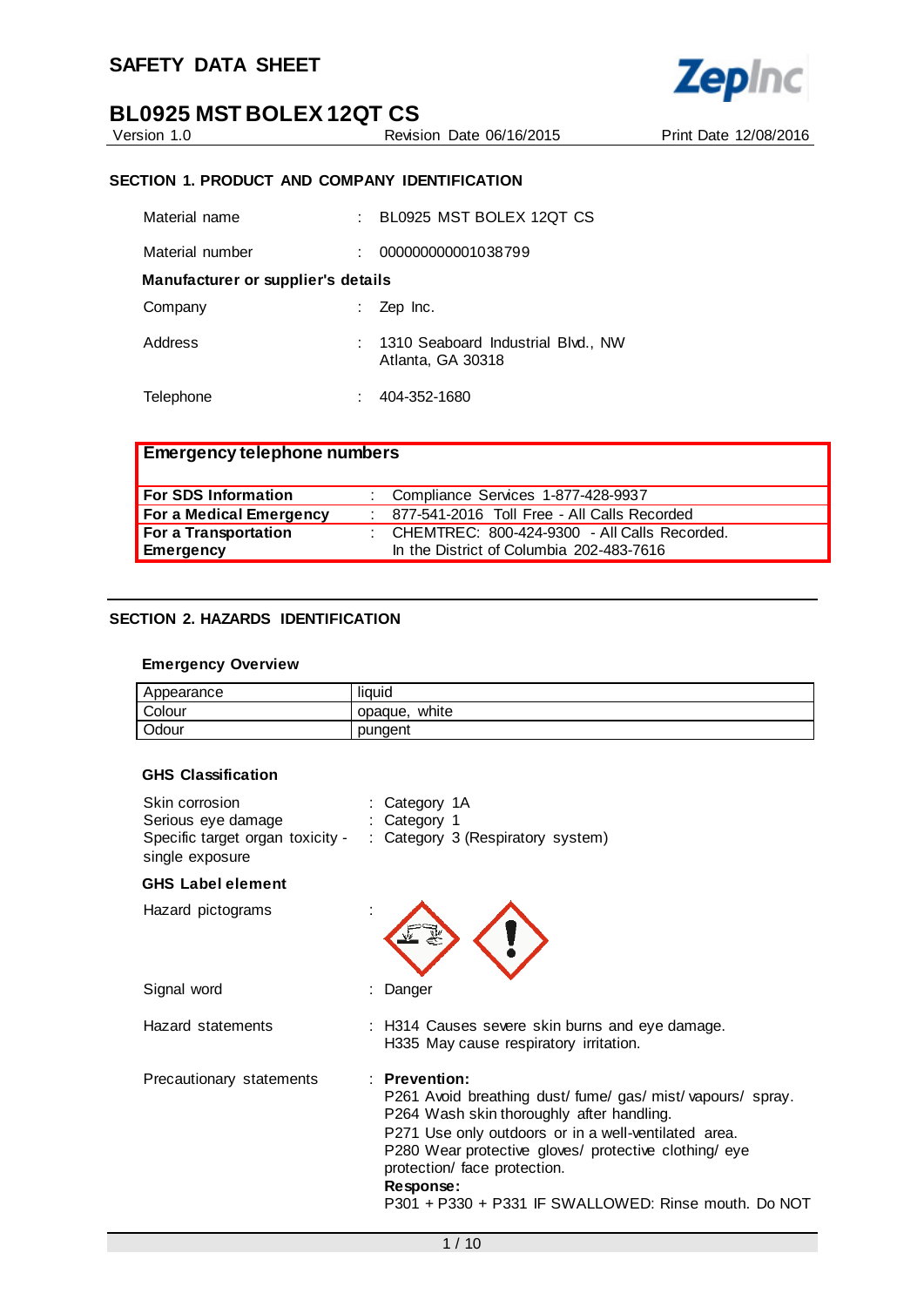

| Version 1.0                     | Revision Date 06/16/2015                                                                                                                                                                                                                                                                                                                                                                                                                                                                                                                                                                                                                                                                                                                                                                                                                        | Print Date 12/08/2016 |
|---------------------------------|-------------------------------------------------------------------------------------------------------------------------------------------------------------------------------------------------------------------------------------------------------------------------------------------------------------------------------------------------------------------------------------------------------------------------------------------------------------------------------------------------------------------------------------------------------------------------------------------------------------------------------------------------------------------------------------------------------------------------------------------------------------------------------------------------------------------------------------------------|-----------------------|
| <b>Potential Health Effects</b> | induce vomiting.<br>P303 + P361 + P353 IF ON SKIN (or hair): Remove/ Take off<br>immediately all contaminated clothing. Rinse skin with water/<br>shower.<br>P304 + P340 + P310 IF INHALED: Remove victim to fresh air<br>and keep at rest in a position comfortable for breathing.<br>Immediately call a POISON CENTER or doctor/ physician.<br>P305 + P351 + P338 + P310 IF IN EYES: Rinse cautiously with<br>water for several minutes. Remove contact lenses, if present<br>and easy to do. Continue rinsing. Immediately call a POISON<br>CENTER or doctor/ physician.<br>P363 Wash contaminated clothing before reuse.<br>Storage:<br>P403 + P233 Store in a well-ventilated place. Keep container<br>tightly closed.<br>P405 Store locked up.<br>Disposal:<br>P501 Dispose of contents/container in accordance with local<br>regulation. |                       |
| Carcinogenicity:                |                                                                                                                                                                                                                                                                                                                                                                                                                                                                                                                                                                                                                                                                                                                                                                                                                                                 |                       |
| <b>IARC</b>                     | No component of this product present at levels greater than or<br>equal to 0.1% is identified as probable, possible or confirmed<br>human carcinogen by IARC.                                                                                                                                                                                                                                                                                                                                                                                                                                                                                                                                                                                                                                                                                   |                       |
| <b>ACGIH</b>                    | No component of this product present at levels greater than or<br>equal to 0.1% is identified as a carcinogen or potential<br>carcinogen by ACGIH.                                                                                                                                                                                                                                                                                                                                                                                                                                                                                                                                                                                                                                                                                              |                       |
| <b>OSHA</b>                     | No component of this product present at levels greater than or<br>equal to 0.1% is identified as a carcinogen or potential<br>carcinogen by OSHA.                                                                                                                                                                                                                                                                                                                                                                                                                                                                                                                                                                                                                                                                                               |                       |
| <b>NTP</b>                      | No component of this product present at levels greater than or<br>equal to 0.1% is identified as a known or anticipated carcinogen<br>by NTP.                                                                                                                                                                                                                                                                                                                                                                                                                                                                                                                                                                                                                                                                                                   |                       |

#### **SECTION 3. COMPOSITION/INFORMATION ON INGREDIENTS**

Substance / Mixture : Mixture

#### **Hazardous components**

| l Chemical Name   | CAS-No.   | Concentration [%] |
|-------------------|-----------|-------------------|
| HYDROCHLORIC ACID | 7647-01-0 | l >= 20 - < 25    |

# **SECTION 4. FIRST AID MEASURES**

| General advice | : Move out of dangerous area.<br>Consult a physician.<br>Show this safety data sheet to the doctor in attendance.<br>Do not leave the victim unattended. |
|----------------|----------------------------------------------------------------------------------------------------------------------------------------------------------|
| If inhaled     | : If unconscious place in recovery position and seek medical<br>advice.                                                                                  |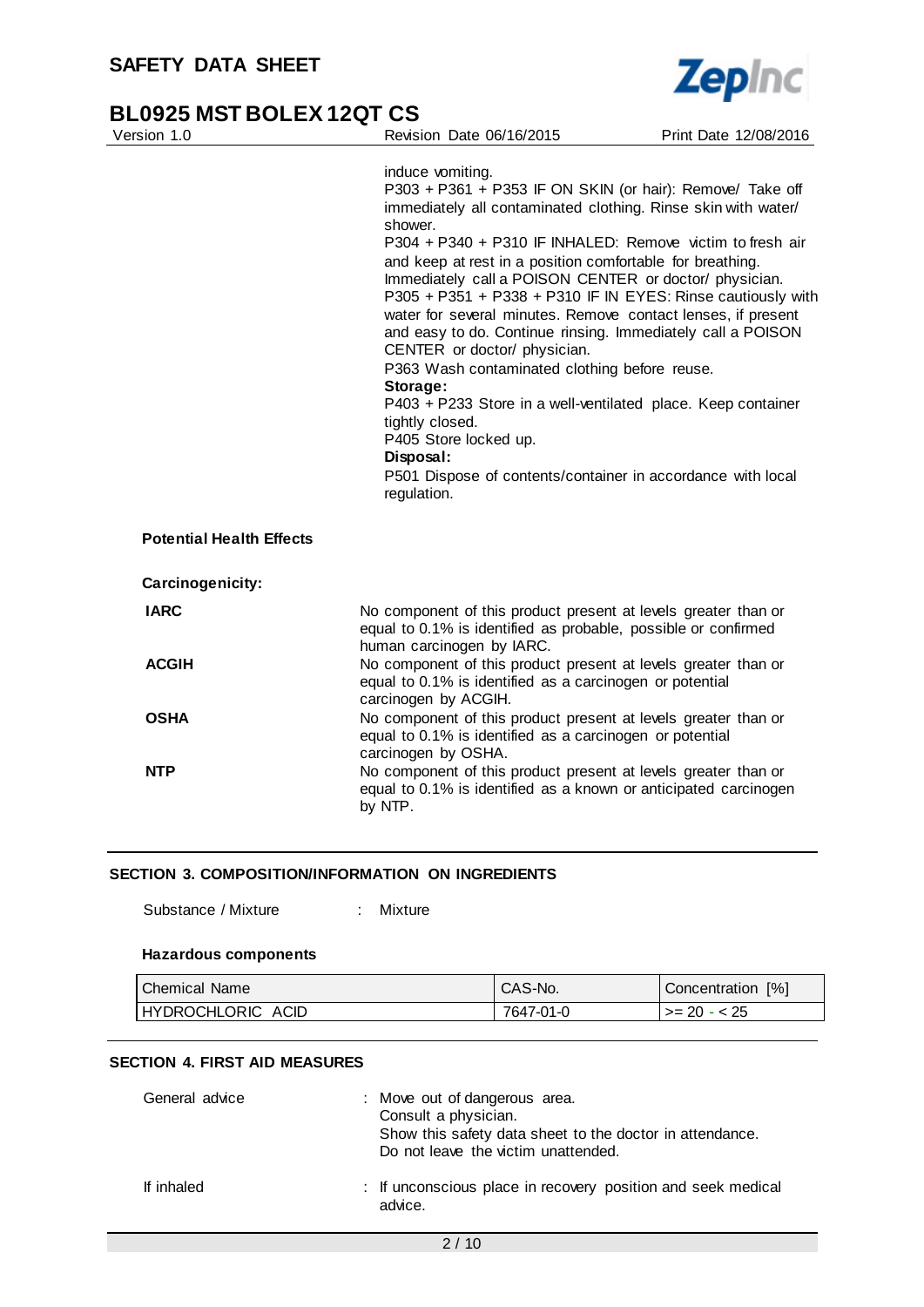

| Version 1.0             | Revision Date 06/16/2015                                                                                                                                                                                                           | Print Date 12/08/2016 |
|-------------------------|------------------------------------------------------------------------------------------------------------------------------------------------------------------------------------------------------------------------------------|-----------------------|
|                         | If breathed in, move person into fresh air.<br>If breathing is irregular or stopped, administer artificial<br>respiration.                                                                                                         |                       |
| In case of skin contact | : Wash off immediately with plenty of water for at least 15<br>minutes.<br>If on clothes, remove clothes.<br>Get medical attention if irritation develops and persists.                                                            |                       |
| In case of eye contact  | : If in eyes, rinse with water for 15 minutes.<br>Remove contact lenses.<br>Protect unharmed eye.<br>If eye irritation persists, consult a specialist.                                                                             |                       |
| If swallowed            | : Keep respiratory tract clear.<br>DO NOT induce vomiting unless directed to do so by a<br>physician or poison control center.<br>Never give anything by mouth to an unconscious person.<br>If symptoms persist, call a physician. |                       |

## **SECTION 5. FIREFIGHTING MEASURES**

| Suitable extinguishing media                                          | : Alcohol-resistant foam<br>Carbon dioxide (CO2)<br>Dry chemical                                                                                                                                                                |
|-----------------------------------------------------------------------|---------------------------------------------------------------------------------------------------------------------------------------------------------------------------------------------------------------------------------|
| Unsuitable extinguishing<br>media                                     | : High volume water jet                                                                                                                                                                                                         |
| Specific hazards during<br>firefighting                               | : Do not allow run-off from fire fighting to enter drains or water<br>courses.                                                                                                                                                  |
| Hazardous combustion<br>products<br>Specific extinguishing<br>methods | : Chlorine compounds                                                                                                                                                                                                            |
|                                                                       | Use extinguishing measures that are appropriate to local<br>circumstances and the surrounding environment.                                                                                                                      |
| Further information                                                   | : Collect contaminated fire extinguishing water separately. This<br>must not be discharged into drains.<br>Fire residues and contaminated fire extinguishing water must<br>be disposed of in accordance with local regulations. |
| Special protective equipment<br>for firefighters                      | : Wear self-contained breathing apparatus for firefighting if<br>necessary.                                                                                                                                                     |

## **SECTION 6. ACCIDENTAL RELEASE MEASURES**

| Personal precautions,     | : Use personal protective equipment.                  |
|---------------------------|-------------------------------------------------------|
| protective equipment and  |                                                       |
| emergency procedures      |                                                       |
| Environmental precautions | : Prevent product from entering drains.               |
|                           | Prevent further leakage or spillage if safe to do so. |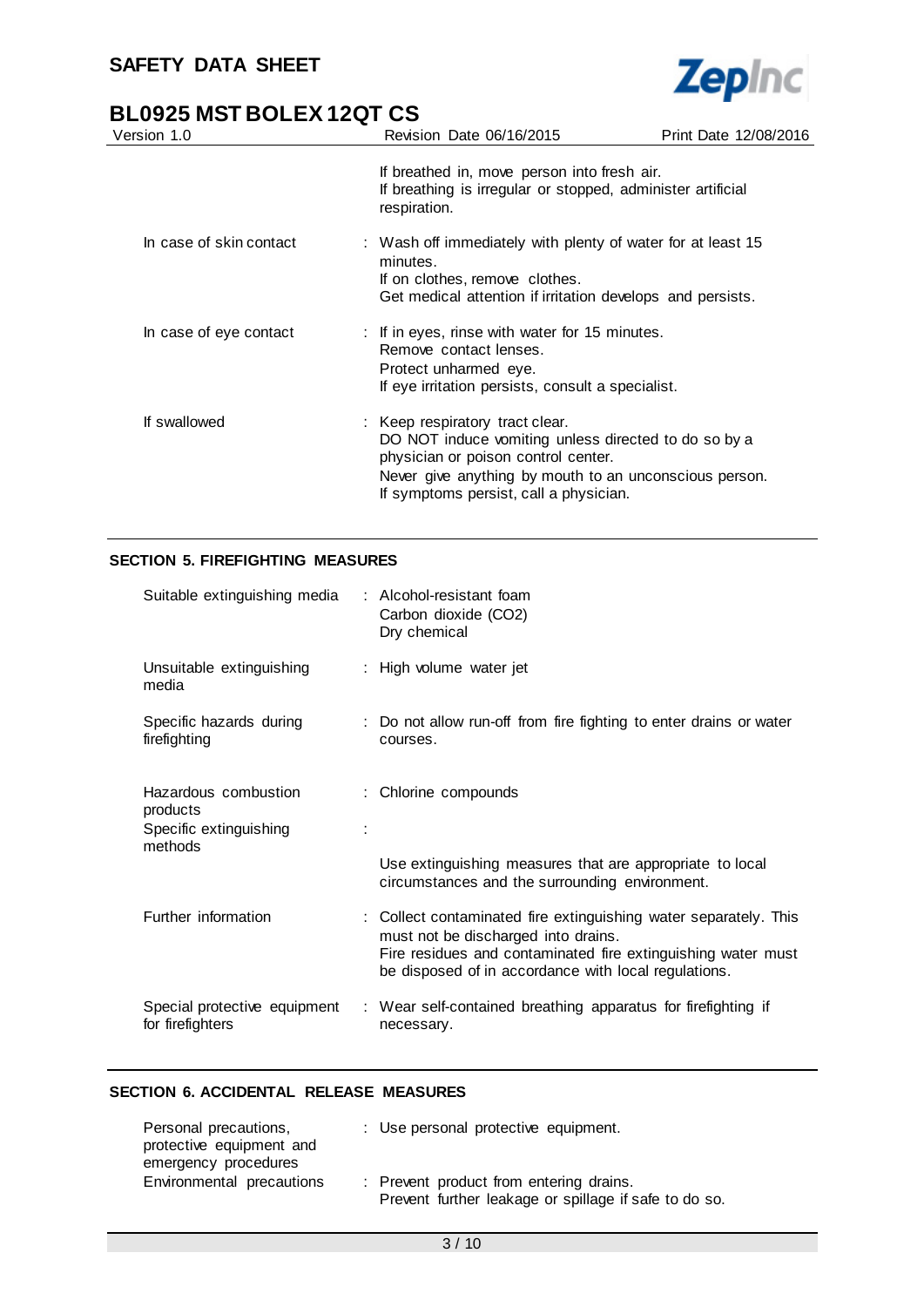

| Version 1.0                                              | Revision Date 06/16/2015                                                                                                                                         | Print Date 12/08/2016 |
|----------------------------------------------------------|------------------------------------------------------------------------------------------------------------------------------------------------------------------|-----------------------|
|                                                          | If the product contaminates rivers and lakes or drains inform<br>respective authorities.                                                                         |                       |
| Methods and materials for<br>containment and cleaning up | : Soak up with inert absorbent material (e.g. sand, silica gel,<br>acid binder, universal binder, sawdust).<br>Keep in suitable, closed containers for disposal. |                       |

# **SECTION 7. HANDLING AND STORAGE**

| Advice on safe handling     | : Avoid exposure - obtain special instructions before use.<br>Avoid contact with skin and eyes.<br>For personal protection see section 8.<br>Smoking, eating and drinking should be prohibited in the<br>application area.<br>Provide sufficient air exchange and/or exhaust in work rooms.<br>To avoid spills during handling keep bottle on a metal tray.<br>Dispose of rinse water in accordance with local and national<br>regulations. |
|-----------------------------|---------------------------------------------------------------------------------------------------------------------------------------------------------------------------------------------------------------------------------------------------------------------------------------------------------------------------------------------------------------------------------------------------------------------------------------------|
| Conditions for safe storage | : Keep container tightly closed in a dry and well-ventilated<br>place.<br>Observe label precautions.<br>Electrical installations / working materials must comply with<br>the technological safety standards.                                                                                                                                                                                                                                |
| Materials to avoid          | : Store and keep away from, reducing agents, bases and<br>alkalies.                                                                                                                                                                                                                                                                                                                                                                         |

## **SECTION 8. EXPOSURE CONTROLS/PERSONAL PROTECTION**

## **Components with workplace control parameters**

| Components        | CAS-No.   | Value type<br>(Form of<br>exposure) | Control<br>parameters /<br>Permissible<br>concentration | <b>Basis</b> |
|-------------------|-----------|-------------------------------------|---------------------------------------------------------|--------------|
| HYDROCHLORIC ACID | 7647-01-0 | C                                   | 2 ppm                                                   | <b>ACGIH</b> |
|                   |           | C                                   | 5 ppm<br>$7 \text{ mg/m}$ 3                             | NIOSH REL    |
|                   |           | C                                   | 5 ppm<br>$7$ mg/m $3$                                   | OSHA Z-1     |
|                   |           | C                                   | 5 ppm<br>$7$ mg/m $3$                                   | OSHA P0      |

## **Personal protective equipment**

| Respiratory protection     | : Use respiratory protection unless adequate local exhaust<br>ventilation is provided or exposure assessment demonstrates<br>that exposures are within recommended exposure guidelines. |
|----------------------------|-----------------------------------------------------------------------------------------------------------------------------------------------------------------------------------------|
| Hand protection<br>Remarks | : The suitability for a specific workplace should be discussed<br>with the producers of the protective gloves.                                                                          |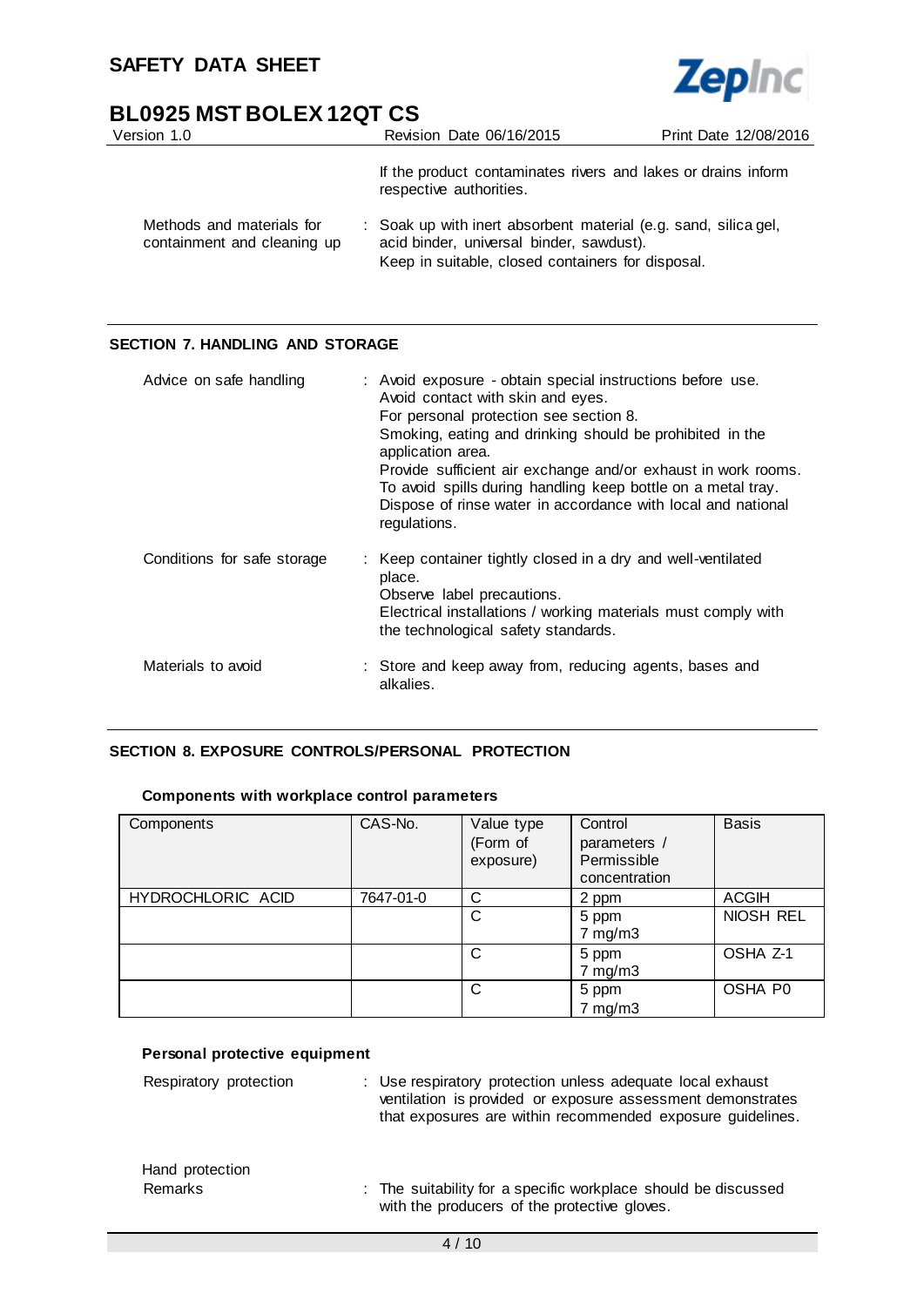

| Version 1.0              | Revision Date 06/16/2015                                                                                                                                                                                   | Print Date 12/08/2016 |
|--------------------------|------------------------------------------------------------------------------------------------------------------------------------------------------------------------------------------------------------|-----------------------|
|                          |                                                                                                                                                                                                            |                       |
| Eye protection           | : Ensure that eyewash stations and safety showers are close to<br>the workstation location.<br>Tightly fitting safety goggles<br>Wear face-shield and protective suit for abnormal processing<br>problems. |                       |
| Skin and body protection | : impervious clothing<br>Choose body protection according to the amount and<br>concentration of the dangerous substance at the work place.                                                                 |                       |
| Hygiene measures         | : When using do not eat or drink.<br>When using do not smoke.<br>Wash hands before breaks and at the end of workday.                                                                                       |                       |

# **SECTION 9. PHYSICAL AND CHEMICAL PROPERTIES**

| Appearance                                 |   | liquid            |
|--------------------------------------------|---|-------------------|
| Colour                                     |   | opaque, white     |
| Odour                                      |   | pungent           |
| Odour Threshold                            |   | no data available |
| рH                                         |   | $<$ 1             |
| Melting point/freezing point               |   | no data available |
| Boiling point                              |   | no data available |
| Flash point                                |   |                   |
|                                            |   | not applicable    |
| Evaporation rate                           |   | no data available |
| Upper explosion limit                      |   | no data available |
| Lower explosion limit                      |   | no data available |
| Vapour pressure                            |   | no data available |
| Relative vapour density                    |   | 1.112             |
| Density                                    |   | no data available |
| Solubility(ies)                            |   |                   |
| Water solubility                           | ÷ | soluble           |
| Partition coefficient: n-<br>octanol/water |   | no data available |
| Thermal decomposition                      |   | no data available |
| Viscosity                                  |   |                   |
| Viscosity, kinematic                       |   | no data available |

# **SECTION 10. STABILITY AND REACTIVITY**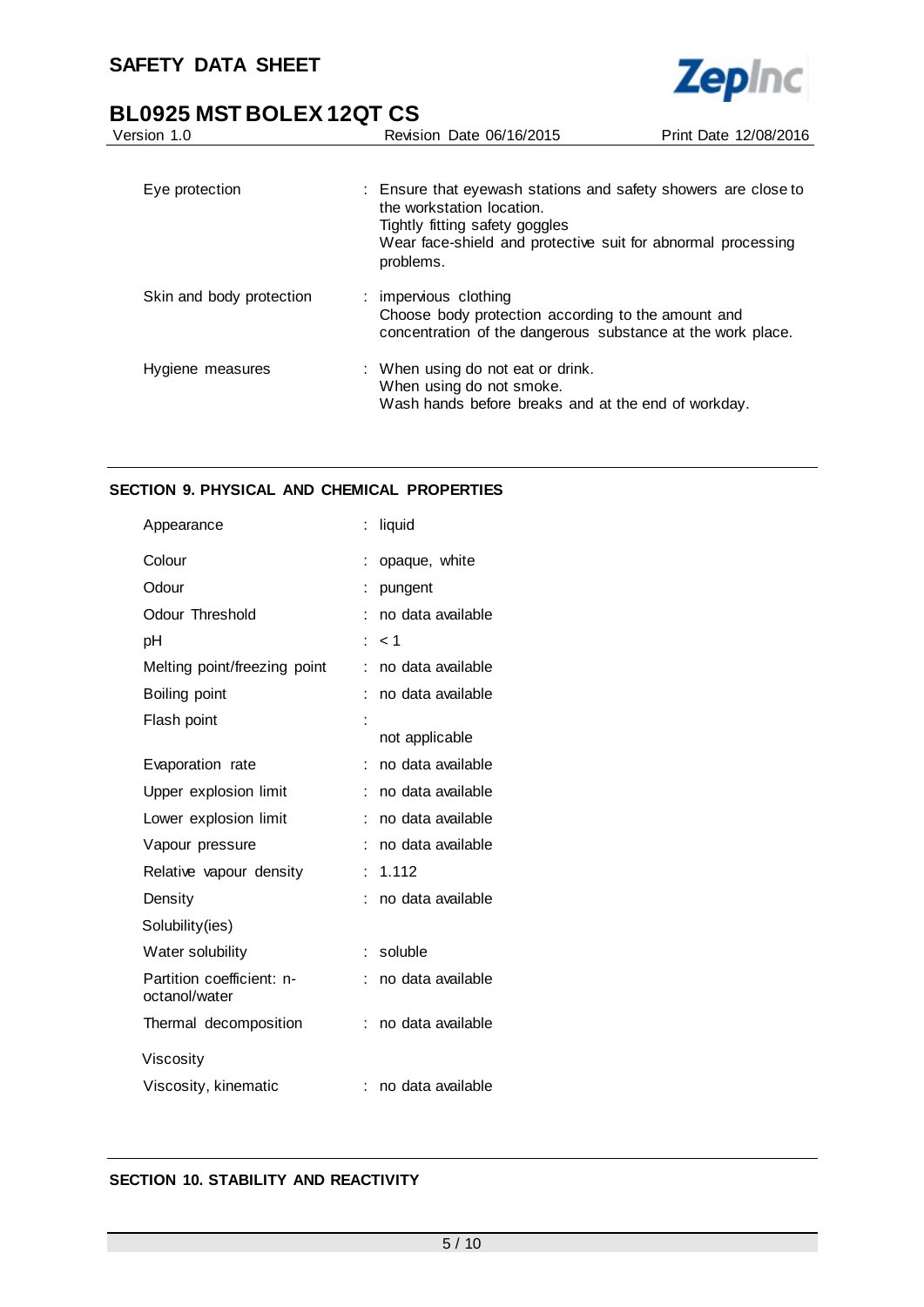

| Version 1.0                           | Revision Date 06/16/2015                              | Print Date 12/08/2016 |
|---------------------------------------|-------------------------------------------------------|-----------------------|
| Reactivity                            | : Stable                                              |                       |
| Chemical stability                    | : Stable under normal conditions.                     |                       |
| Possibility of hazardous<br>reactions | : No decomposition if stored and applied as directed. |                       |
| Conditions to avoid                   | : no data available                                   |                       |
| Incompatible materials                | : Alkali metals                                       |                       |
| Hazardous decomposition<br>products   | : No decomposition if stored normally.                |                       |

# **SECTION 11. TOXICOLOGICAL INFORMATION**

#### **Acute toxicity**

no data available

#### **Skin corrosion/irritation**

# **Product:**

Remarks: Extremely corrosive and destructive to tissue.

#### **Serious eye damage/eye irritation**

#### **Product:**

Remarks: May cause irreversible eye damage.

#### **Respiratory or skin sensitisation**

no data available

#### **Germ cell mutagenicity**

no data available

#### **Carcinogenicity**

no data available

#### **Reproductive toxicity**

no data available

**HYDROCHLORIC ACID:**

## **STOT - single exposure**

no data available

# **STOT - repeated exposure**

no data available

# **Aspiration toxicity**

no data available

#### **Further information**

**Product:**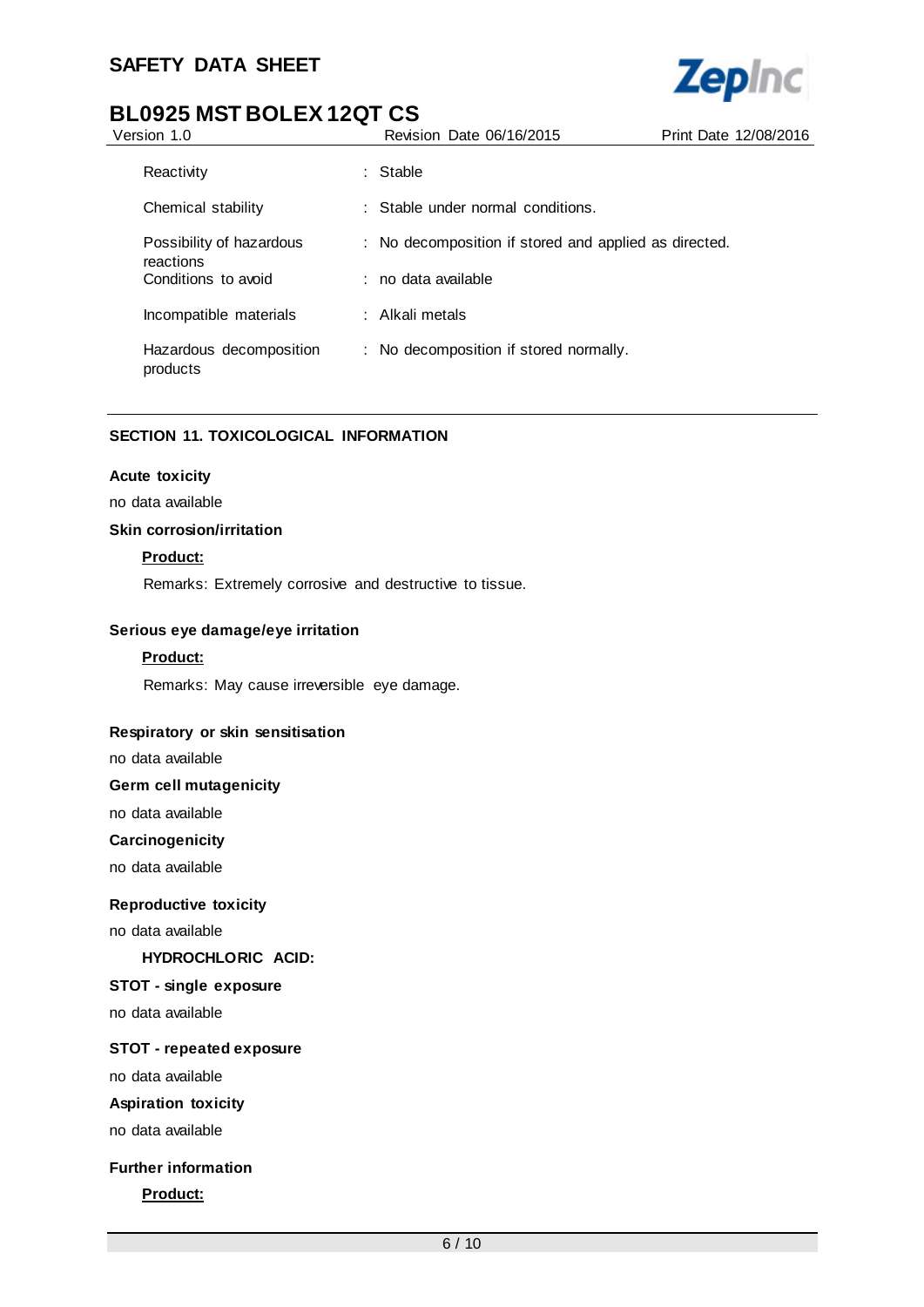

# **BL0925 MST BOLEX 12QT CS**<br>Version 1.0<br>Revisi

Revision Date 06/16/2015 Print Date 12/08/2016

Remarks: no data available

# **SECTION 12. ECOLOGICAL INFORMATION**

#### **Ecotoxicity**

no data available

# **Persistence and degradability**

no data available **Bioaccumulative potential**

#### **Product:**

| Partition coefficient: n-<br>octanol/water | $\therefore$ Remarks: no data available                                                                                                                                        |
|--------------------------------------------|--------------------------------------------------------------------------------------------------------------------------------------------------------------------------------|
| <b>Mobility in soil</b>                    |                                                                                                                                                                                |
| no data available                          |                                                                                                                                                                                |
| Other adverse effects                      |                                                                                                                                                                                |
| no data available<br><b>Product:</b>       |                                                                                                                                                                                |
| Regulation                                 | 40 CFR Protection of Environment; Part 82 Protection of<br>Stratospheric Ozone - CAA Section 602 Class I<br><b>Substances</b>                                                  |
| <b>Remarks</b>                             | This product neither contains, nor was manufactured<br>with a Class I or Class II ODS as defined by the U.S.<br>Clean Air Act Section 602 (40 CFR 82, Subpt. A, App.A<br>+ B). |
| Additional ecological<br>information       | : no data available                                                                                                                                                            |

## **SECTION 13. DISPOSAL CONSIDERATIONS**

| Disposal methods       |                                                                                                                                                                                 |
|------------------------|---------------------------------------------------------------------------------------------------------------------------------------------------------------------------------|
| Waste from residues    | : Do not dispose of waste into sewer.<br>Do not contaminate ponds, waterways or ditches with<br>chemical or used container.<br>Dispose of in accordance with local regulations. |
| Contaminated packaging | : Empty remaining contents.<br>Dispose of as unused product.<br>Do not re-use empty containers.                                                                                 |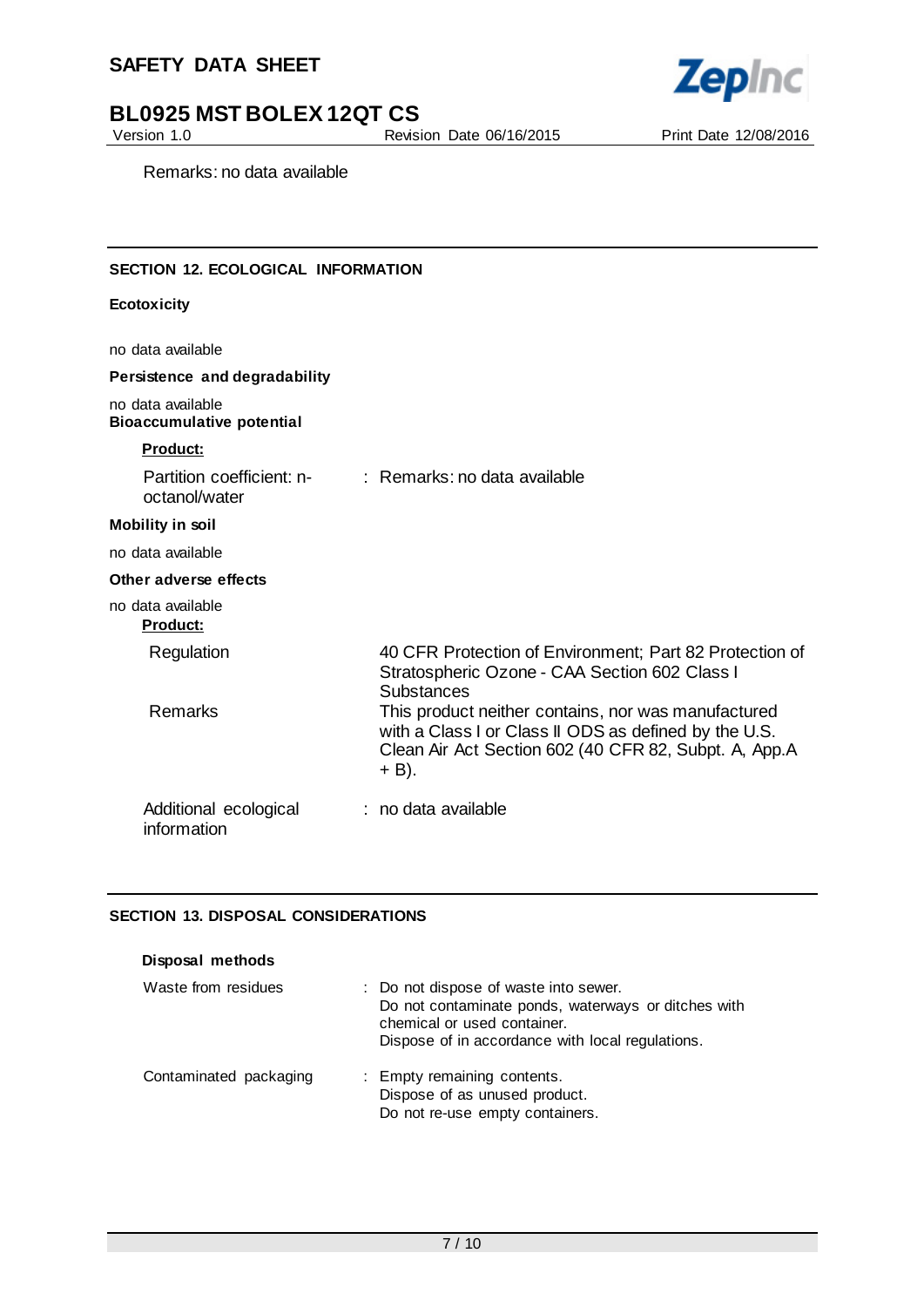

Version 1.0 Revision Date 06/16/2015 Print Date 12/08/2016

#### **SECTION 14. TRANSPORT INFORMATION**

Transportation Regulation: 49 CFR (USA): ORM-D, CONSUMER COMMODITY

Transportation Regulation: IMDG (Vessel): UN1760, CORROSIVE LIQUID, N.O.S., (HYDROCHLORIC ACID), 8, II - Limited quantity

Transportation Regulation: IATA (Cargo Air): UN1760, Corrosive liquid, n.o.s., (HYDROCHLORIC ACID), 8, II - Limited quantity

Transportation Regulation: IATA (Passenger Air): UN1760, Corrosive liquid, n.o.s., (HYDROCHLORIC ACID), 8, II - Limited quantity

Transportation Regulation: TDG (Canada): UN1760, CORROSIVE LIQUID, N.O.S., (HYDROCHLORIC ACID), 8, II - Limited quantity

#### SECTION 15. REGULATORY INFORMATION

#### **EPCRA - Emergency Planning and Community Right-to-Know Act**

#### **CERCLA Reportable Quantity**

| Components          | CAS-No.   |       | Component RQ   Calculated product RQ |
|---------------------|-----------|-------|--------------------------------------|
|                     |           | (lbs) | (Ibs)                                |
| I HYDROCHLORIC ACID | 7647-01-0 | 5000  | $\ast$                               |

\*: Calculated RQ exceeds reasonably attainable upper limit.

#### **SARA 304 Extremely Hazardous Substances Reportable Quantity**

This material does not contain any components with a section 304 EHS RQ.

| SARA 311/312 Hazards      | : Acute Health Hazard                                                                                                                                                                                  |
|---------------------------|--------------------------------------------------------------------------------------------------------------------------------------------------------------------------------------------------------|
| <b>SARA 302</b>           | : SARA 302: No chemicals in this material are subject to the<br>reporting requirements of SARA Title III, Section 302.                                                                                 |
| <b>SARA 313</b>           | : SARA 313: This material does not contain any chemical<br>components with known CAS numbers that exceed the<br>threshold (De Minimis) reporting levels established by SARA<br>Title III, Section 313. |
| <b>California Prop 65</b> | This product does not contain any chemicals known to State of<br>California to cause cancer, birth defects, or any other<br>reproductive harm.                                                         |
|                           | The components of this product are reported in the following inventories:                                                                                                                              |
| <b>TSCA</b><br>DSL        | On TSCA Inventory<br>All components of this product are on the Canadian DSL.                                                                                                                           |

| <b>DSL</b>   | All components of this product are on the Canadian DSL. |
|--------------|---------------------------------------------------------|
| <b>AICS</b>  | On the inventory, or in compliance with the inventory   |
| <b>NZIoC</b> | On the inventory, or in compliance with the inventory   |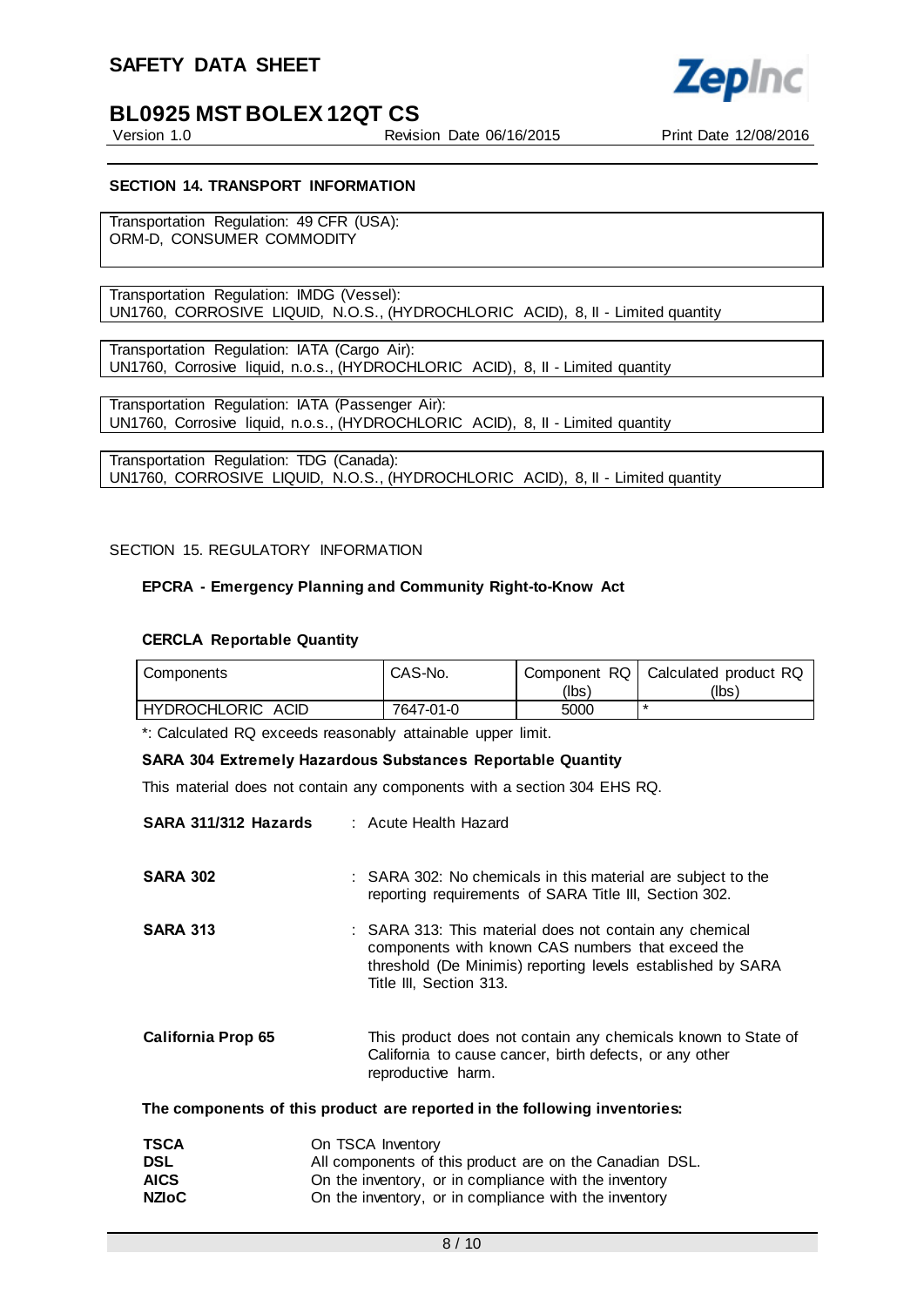

Version 1.0 Revision Date 06/16/2015 Print Date 12/08/2016

**PICCS** On the inventory, or in compliance with the inventory<br>**IECSC** On the inventory, or in compliance with the inventory On the inventory, or in compliance with the inventory

#### **Inventory Acronym and Validity Area Legend:**

AICS (Australia), DSL (Canada), IECSC (China), REACH (European Union), ENCS (Japan), ISHL (Japan), KECI (Korea), NZIoC (New Zealand), PICCS (Philippines), TSCA (USA)

# **SECTION 16. OTHER INFORMATION**

#### **Further information**



## OSHA GHS Label Information:

| Hazard pictograms                                                   |                                                                                                                                                                      |
|---------------------------------------------------------------------|----------------------------------------------------------------------------------------------------------------------------------------------------------------------|
| Signal word<br><b>Hazard statements</b><br>Precautionary statements | Danger:<br>Causes severe skin burns and eye damage. May cause respiratory irritation.                                                                                |
|                                                                     | <b>Prevention:</b> Avoid breathing dust/fume/gas/mist/vapours/spray. Wash skin<br>thoroughly after handling. Use only outdoors or in a well-ventilated area. Wear    |
|                                                                     | protective gloves/ protective clothing/ eye protection/face protection.                                                                                              |
|                                                                     | <b>Response:</b> IF SWALLOWED: Rinse mouth. Do NOT induce vomiting. IF ON SKIN (or                                                                                   |
|                                                                     | hair): Remove/ Take off immediately all contaminated clothing. Rinse skin w ith w ater/                                                                              |
|                                                                     | show er. IF INHALED: Remove victim to fresh air and keep at rest in a position                                                                                       |
|                                                                     | comfortable for breathing. Immediately call a POISON CENTER or doctor/physician. IF                                                                                  |
|                                                                     | IN EYES: Rinse cautiously with water for several minutes. Remove contact lenses, if<br>present and easy to do. Continue rinsing. Immediately call a POISON CENTER or |
|                                                                     | doctor/physician. Wash contaminated clothing before reuse.                                                                                                           |
|                                                                     | Storage: Store in a w ell-ventilated place. Keep container tightly closed. Store locked                                                                              |
|                                                                     | up.                                                                                                                                                                  |
|                                                                     | <b>Disposal:</b> Dispose of contents/container in accordance with local regulation.                                                                                  |

| Version:              |            |
|-----------------------|------------|
| <b>Revision Date:</b> | 06/16/2015 |
| Print Date:           | 12/08/2016 |

We believe the statements, technical information and recommendations contained herein are reliable, but they are given without warranty or guarantee of any kind. The information in this